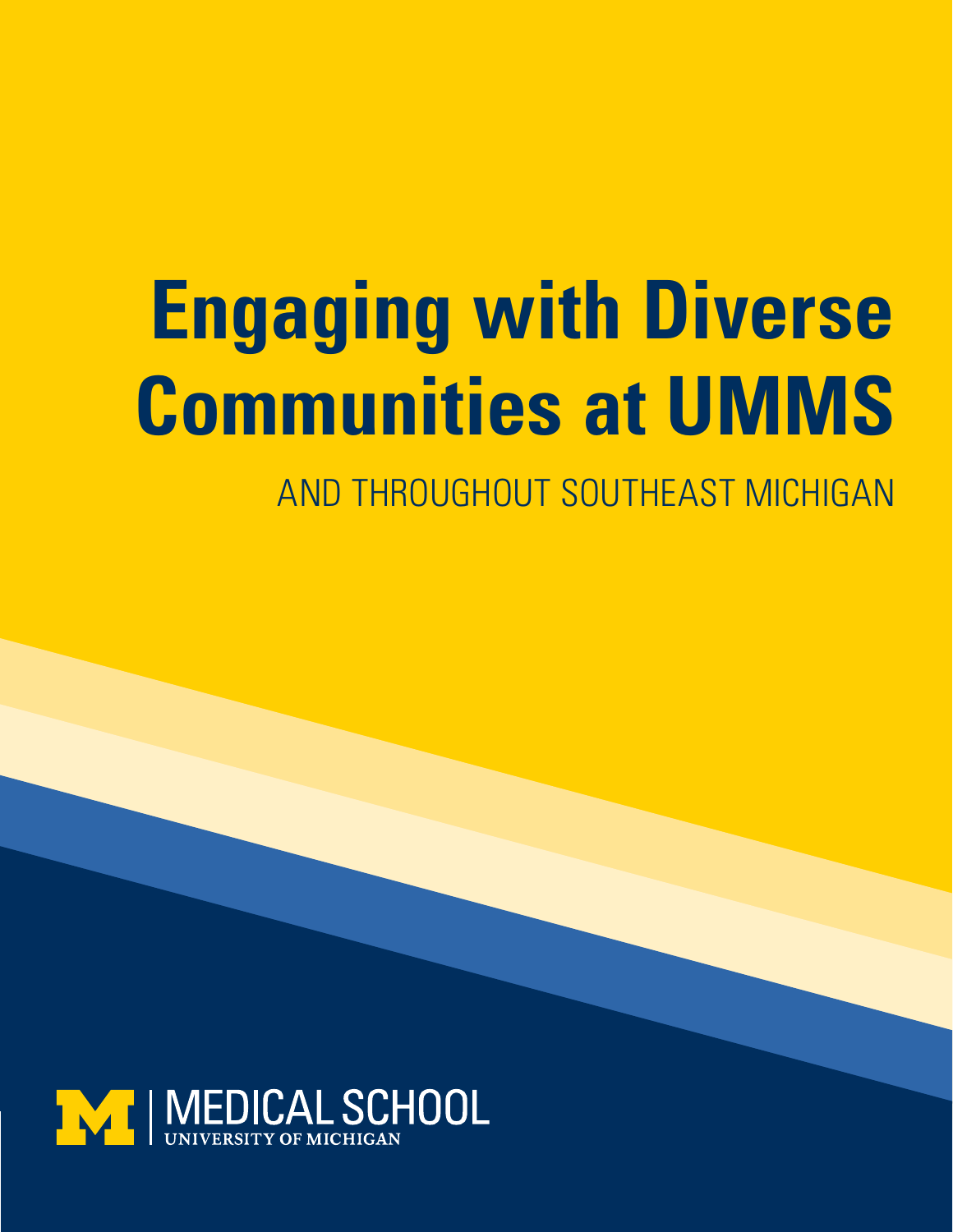

# **Engaging with Diverse Communities at UMMS**

## AND THROUGHOUT SOUTHEAST MICHIGAN

This guide represents a sampling of different opportunities and organizations but is not necessarily reflective of all possible diversity, equity and inclusion (DEI)-related engagements available at UMMS or in the greater SE Michigan community. When possible, we have listed websites which may have contact information or more details about how to get further involved. We are open to feedback and any additions.

The development and compilation of the initial version of this guide was led by Kasey Cox '24, Natalie Vela '24, Emily Vogt '24, and other members of the Diversity and Health Equity subcommittee for Second Look at Michigan in April 2021. We would also like to thank members of the Student Diversity Council, the Office for Health Equity and Inclusion, and the Office for Medical Student Education for their contributions and oversight, and Maria White for her continued management of this resource.

- **Language Opportunities 2**
- **DEI Efforts at UMMS 2**
- **Serving Under-Resourced Communities 3**
- **Research-related Opportunities 3**

Global Health

Community-based

Student + Department Organized Conferences

NIH Electives and Research Years

#### **Mentorship Opportunities 4**

Mentorship

Menteeship

- **Department Specific Initiatives 5**
- **Student + Identity Groups 5**
- **Curriculum Opportunities 6**

Scientific Trunk - Required

Clinical Trunk & Branches - Required

Other Opportunities - Non-Required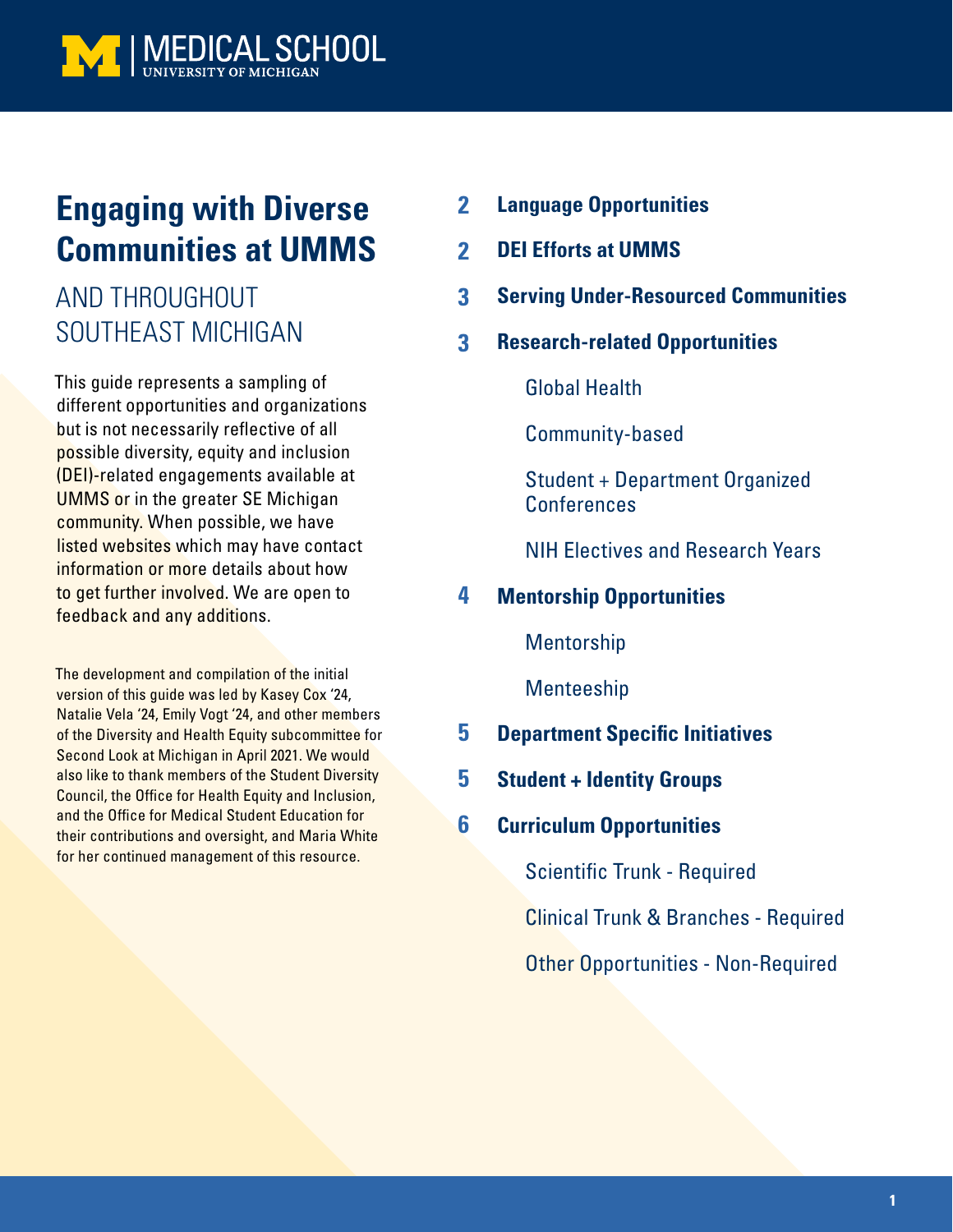

# **Language Opportunities**

### **[Medicine in Spanish Elective](https://medicine.umich.edu/dept/globalreach/news/archive/201908/students-professor-team-launch-medicine-spanish-course)**

The intermediate Medical Spanish elective aims to strengthen students' confidence in common patient interactions by focusing on useful phrases to interview and perform a physical exam in Spanish. Additionally, this course focuses on cultural competency and health issues that Hispanic/Latinx patients face. Medicine in Spanish also offers an Casos Clínicos course for those students who are native or advanced proficiency speakers or those who have already taken the intermediate course. It is a case-based discussion of particular diseases and the clinical thinking necessary to develop a diagnosis. There is also a Beginner Med Spanish Seminar Series that focuses on learning healthcarerelated vocabulary and how to work with interpreters (no prerequisites or prior experience necessary).

### **[Medicine in Mandarin Elective](https://medicine.umich.edu/medschool/profiles/md/aisling-zhao-breaking-boundaries)**

Medicine in Mandarin is offered as an elective course to help students develop the language skills needed to effectively interact with patients in Mandarin. Students with intermediate to advanced knowledge of spoken Mandarin are invited to apply to take this course. Applicants will be evaluated on the basis of a short essay, oral assessment and established commitment to working with Mandarinspeaking patients in their careers. Approximately 10 students are selected for this course each year.

### **[American Sign Language Elective](https://docs.google.com/forms/d/e/1FAIpQLSfe-mW6EAOBxUbLxHlrReVqsO_AjdeAIVFmnl2TKVggI6j1Xw/formrestricted)**

The American Sign Language (ASL) elective is a one-credit course for first-year medical students to learn basic ASL and explore topics of Deaf culture and health disparities specific to the Deaf and hard of hearing population. The course will be taught by a qualified ASL instructor. The class will meet online for one hour, two times per week, for a total of 10 weeks. Students do not need to know any ASL to enroll.

**[Collaborating with Interpreter Services at](http://www.med.umich.edu/interpreter/)  [Michigan Medicine](http://www.med.umich.edu/interpreter/)** 

# **DEI Efforts at UMMS**

**[Curriculum for Health Disparities and](https://docs.google.com/document/d/10UnYhmgITirTqExTpVZZ9tTsXVfspSJJP0aPMXwX-h0/edit)  [Underserved \(CHDU\)](https://docs.google.com/document/d/10UnYhmgITirTqExTpVZZ9tTsXVfspSJJP0aPMXwX-h0/edit)**

**[Health Equity Scholars Program \(HESP\)](https://medicine.umich.edu/medschool/student-groups/health-equity-scholars-program-hesp)**:

Long-term community partnerships with **[Detroit](https://detroitfoodacademy.org/)  [Food Academy](https://detroitfoodacademy.org/)** (**[Dose of Reality](https://umdoseofreality.org/author/lnandika)**) and the **[Peace Neighborhood Center](https://peaceneighborhoodcenter.org/)**

**[Office of Health Equity and Inclusion \(OHEI\)](https://ohei.med.umich.edu/)**:

**[Anti-Racism Oversight Committee](https://ohei.med.umich.edu/anti-racism-oversight-committee) [L.E.A.D.](https://ohei.med.umich.edu/educational-programs/leadership-and-enrichment-academic-diversity)**

#### **[OutMD](https://medicine.umich.edu/medschool/student-groups/outmd)**

Creates Medical School Pride Alliance Report Card

**[Spectrum Center](https://spectrumcenter.umich.edu/)**

**[Student Diversity Council](https://sites.google.com/umich.edu/studentdiversitycouncil/home?authuser=1&pli=1)=**

**[White Coats for Black Lives \(WC4BL\)](https://whitecoats4blacklives.org/about/)**:

Creates institutional **[Racial Justice Report](https://whitecoats4blacklives.org/wp-content/uploads/2019/08/RJRC-2019-Full-Report-Final-8.28.19.pdf)  [Cards](https://whitecoats4blacklives.org/wp-content/uploads/2019/08/RJRC-2019-Full-Report-Final-8.28.19.pdf)**

**[White Coats for Planetary Heath](https://medicine.umich.edu/medschool/student-groups/white-coats-planetary-health-wcph#:~:text=White%20Coats%20for%20Planetary%20Health%20(WCPH)%20is%20a%20medical%20student,human%20health%20and%20planetary%20health.)**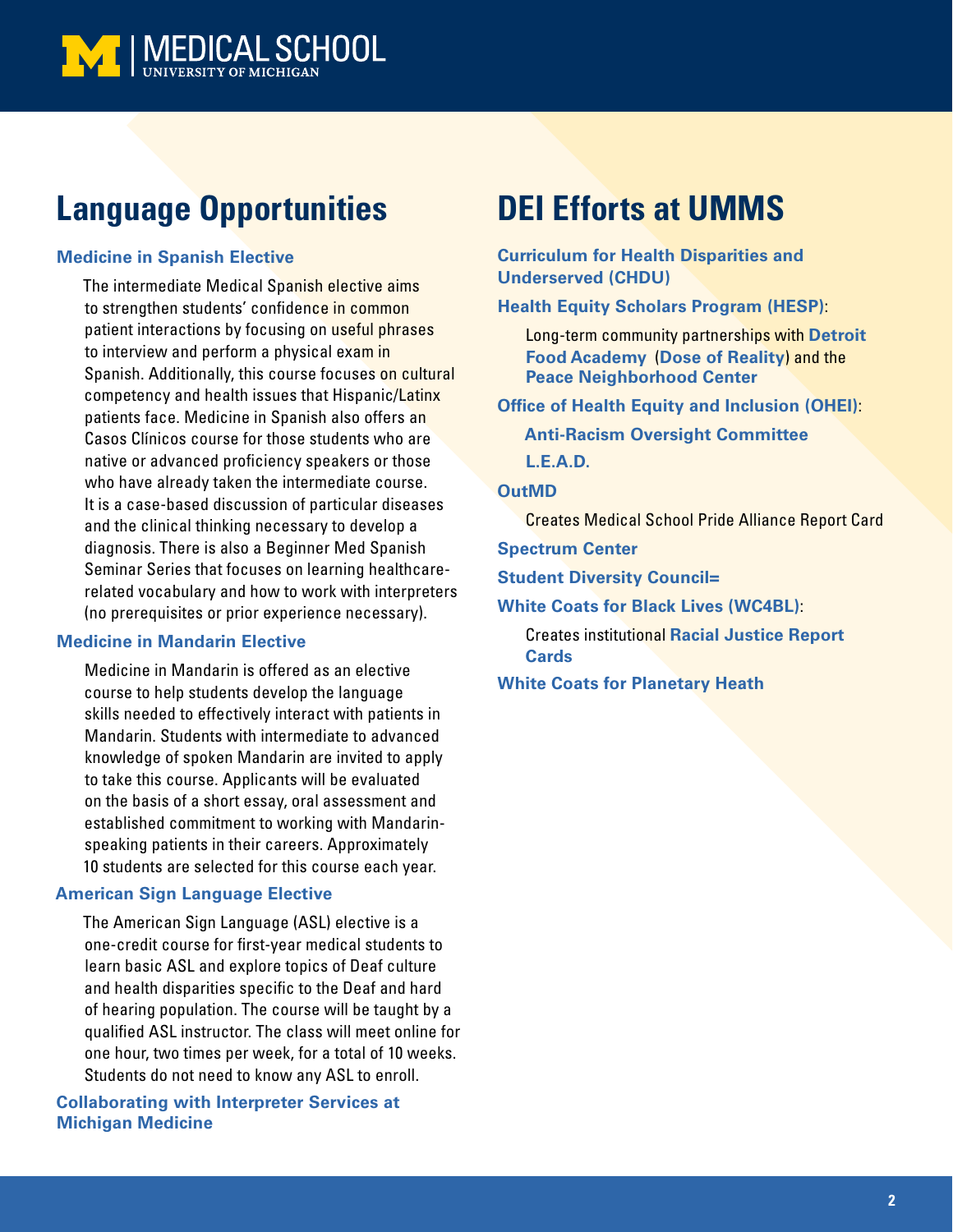

# **Serving Under-Resourced Communities**

**[American Indian Health and Family Services of](https://www.aihfs.org/)  [Southeastern Michigan](https://www.aihfs.org/)**

**[Arab Community Center for Economic and](https://www.accesscommunity.org/)  [Social Services \(ACCESS\)](https://www.accesscommunity.org/)** (students can volunteer or do elective rotation)

**[Arab American Health Initiative \(AAHI\)](http://www.the-aahi.org/)** (non-profit started by Michigan medical students)

**[Delonis Clinic](https://medicine.umich.edu/medschool/student-groups/delonis-clinic)**

**[Hope Medical Clinic](https://medicine.umich.edu/medschool/student-groups/hope-medical-clinic-student-organization)**

**[Migrant Farm Worker Clinic](https://medicine.umich.edu/medschool/profiles/faculty-md/kelly-orringer-md-reaching-out)** 

**[Migrant farmworker mobile clinicals with](https://www.caajlh.org/migrant-outreach-services)  [Community Action Agency in Lenawee](https://www.caajlh.org/migrant-outreach-services)**

Migrant Head Start

**[Du Russell Potato Farm: FQHC/Migrant](https://greatlakesbayhealthcenters.org/migrant-health-care/)  [health center affiliated with Bay City](https://greatlakesbayhealthcenters.org/migrant-health-care/)  [program](https://greatlakesbayhealthcenters.org/migrant-health-care/)** 

**[Medical Home Visit](https://www.va.gov/GERIATRICS/pages/Home_Based_Primary_Care.asp)** (students work with physicians VA Home Based Primary Care)

### **[Project H](https://medicine.umich.edu/medschool/student-groups/medstart)**

**[University of Michigan Asylum Collaborative](https://www.umasylumcollab.org/)  [\(UMAC\)](https://www.umasylumcollab.org/)**

**[University of Michigan Student Run Free Health](https://medicine.umich.edu/medschool/student-groups/university-michigan-student-run-free-clinic-umsrfc)  [Clinic](https://medicine.umich.edu/medschool/student-groups/university-michigan-student-run-free-clinic-umsrfc)** 

**[Wolverine Street Medicine](https://medicine.umich.edu/medschool/student-groups/wolverine-street-medicine)**

**[Dose of reality post](https://umdoseofreality.org/9539/wolverine-street-medicine)**

# **Research-related Opportunities**

### **GLOBAL HEALTH**

**[Global Health & Health Disparities Path of](https://medicine.umich.edu/medschool/education/md-program/curriculum/impact-curriculum/paths-excellence/global-health-disparities#:~:text=The%20GHD%20Path%20of%20Excellence,domestic%20and%20global%20health%20disparities.&text=Reforming%20Health%20Care%20Systems%20Through,Scholarship%20of%20Transformation%2C%20and)  [Excellence](https://medicine.umich.edu/medschool/education/md-program/curriculum/impact-curriculum/paths-excellence/global-health-disparities#:~:text=The%20GHD%20Path%20of%20Excellence,domestic%20and%20global%20health%20disparities.&text=Reforming%20Health%20Care%20Systems%20Through,Scholarship%20of%20Transformation%2C%20and)**

**[Global Reach](https://medicine.umich.edu/dept/globalreach)** (Student Funding, Faculty Funding, Research Support)

**[Grace Care Center Diabetes Clinic](https://medicine.umich.edu/dept/globalreach/news/archive/201905/sri-lanka-student-helps-create-diabetes-management-program)** (Sri Lanka)

Global Anesthesiology (Sierra Leone)

"Collaborating with a local Sierra Leonean organization to build anesthesia and surgicalrelated health infrastructure by leveraging local assets"

**[OBGYN-related opportunities](https://medicine.umich.edu/dept/obgyn/global-initiatives)** (Ethiopia, Guatemala)

**[Project Shunt](https://medicine.umich.edu/dept/neurosurgery/about-us/project-shunt)** (Guatemala)

**[Fogarty International Center](https://umdoseofreality.org/tag/fogarty)** Fellowship

### **COMMUNITY-BASED**

**[OHEI sponsored Research and Fellowship](https://ohei.med.umich.edu/medical-and-biomedical-student-support/research-and-fellowship-opportunities)  [Opportunities](https://ohei.med.umich.edu/medical-and-biomedical-student-support/research-and-fellowship-opportunities)**

**[Capstone Project Archives](https://cfi-umms.weebly.com/)** (extensive references to clinics who other students collaborated with in past years)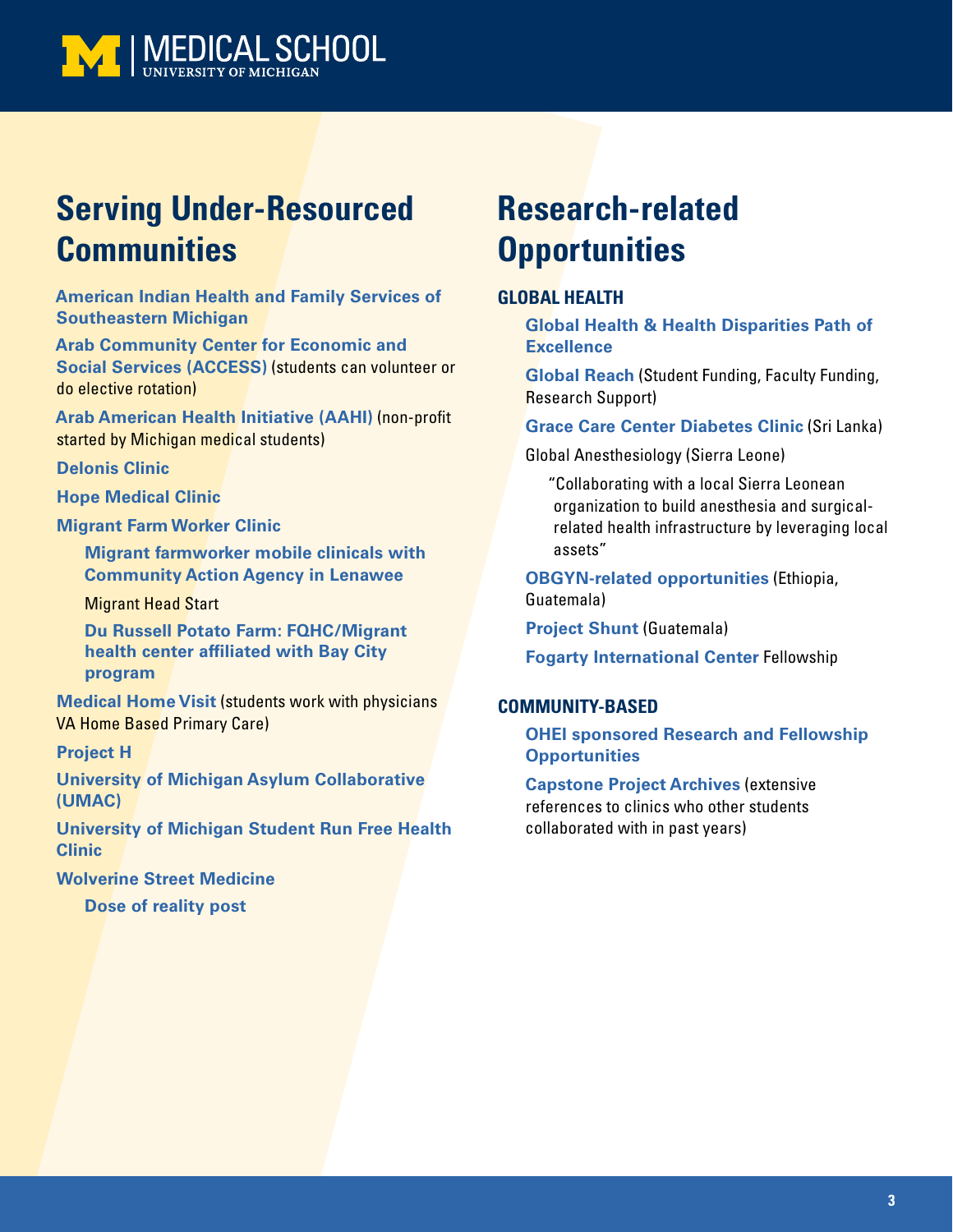

### **STUDENT + DEPARTMENT ORGANIZED CONFERENCES**

**[Caring for Communities of Color Conference](https://www.caringforhealthjustice.com/)** (Sept 2020)

**[DEI Symposium: Making Space for](https://ohei.med.umich.edu/events/dei-symposium-making-space-belonging-through-racial-healing)  [Belonging Through Racial Healing](https://ohei.med.umich.edu/events/dei-symposium-making-space-belonging-through-racial-healing)** (April 2021

**[Diversity in Medicine Conference](https://dimconference.wixsite.com/dimconference)** (March 2021)

"Conference at UM aims to unite health professionals from across the country to highlight efforts to increase diversity in medicine."

### **[HOPE Symposium](https://medicine.umich.edu/dept/surgery/events/202103/hope-symposium)** (March 2021)

"Creating pipelines and pathways for an equitable future in the healthcare workforce")

### **[Moses Gunn Research Conference](https://medicine.umich.edu/dept/surgery-research/training/moses-gunn-research-conference/about-moses-gunn)**

### **NIH ELECTIVES AND RESEARCH YEARS**

**[Clinical Electives Program](https://clinicalcenter.nih.gov/training/students/clinical_electives.html)**

### **[Medical Research Scholars Program](https://clinicalcenter.nih.gov/training/mrsp/)**

Masters of Science in Clinical Research

Fully funded grants from the NIH through the School of Public Health for around 9 students

# **Mentorship Opportunities**

### **MENTORSHIP**

**[Black Medical Association \(BMA\)](https://umdoseofreality.org/author/tndukwe)  [mentorship program](https://umdoseofreality.org/author/tndukwe)** with students in **[Black](https://sites.google.com/umich.edu/boominbuma/about-us/what-is-buma-about)  [Undergraduate Medical Association \(BUMA\)](https://sites.google.com/umich.edu/boominbuma/about-us/what-is-buma-about)**

**[Doctors of Tomorrow](https://medicine.umich.edu/medschool/student-groups/doctors-tomorrow)** (**[Video](https://www.youtube.com/watch?v=3eosmU2aIHY&list=PLNxqP-XbH8BIi6qw3spSWUyoJgQaqNOAo&index=9)**)

**[Frog Island Track Club](https://medicine.umich.edu/medschool/student-groups/frog-island-track-club)**

Latin American and Native American Medical Association (LANAMA) mentorship program with students in **[Latinx Undergraduate Medical](https://maizepages.umich.edu/organization/luma)  [Association \(LUMA\)](https://maizepages.umich.edu/organization/luma)**

**[Medstart](https://medicine.umich.edu/medschool/student-groups/medstart)**

**[MiHealth](https://medicine.umich.edu/medschool/student-groups/mihealth)**

#### **[Success Connects](https://oami.umich.edu/success-connects/)**

Through UMMS's OHEI and undergraduate school's OAMI, mentorship opportunities with pre-health UMich undergraduate students

**[OHEI Michigan Health Sciences Summer](https://ohei.med.umich.edu/educational-programs/michigan-health-sciences-summer-institute)  [Institute](https://ohei.med.umich.edu/educational-programs/michigan-health-sciences-summer-institute)**

### **MENTEESHIP**

**[American Medical Women's Association](https://medicine.umich.edu/medschool/student-groups/american-medical-womens-association-amwa)  [\(AMWA\)](https://medicine.umich.edu/medschool/student-groups/american-medical-womens-association-amwa)**'s Mentorship Pairing Program

**[ANASTAMOSIS](https://medicine.umich.edu/dept/surgery/michigan-promise/our-initiatives/achievement/anastomosis-mentoring-program)** - Surgical Mentorship program

**[Anesthesiology](https://radaranesthesia.org/)** Mentorship Program

**[Dermatology](https://medicine.umich.edu/dept/dermatology/education/residency-program/diversity-pipeline)** Pipeline Program

**[LEAGUES fellowship in surgery](https://medicine.umich.edu/dept/surgery/education/medical-student-education/leagues-fellowship)**

M-FAMS: Michigan Faculty-Medical Student **Partnership** 

Collaboration between the Office of Health Equity and Inclusion (OHEI) and our Student Diversity Council (SDC). Connects students with faculty members for any DEI-related efforts, questions, or issues.

**[Ophthalmology](https://medicine.umich.edu/dept/ophthalmology/news-publications/annual-report/2017-18-featured-stories/pipeline-greater-diversity-ophthalmology)** Pipeline Programs

**[Paths of Excellence](https://medicine.umich.edu/medschool/education/md-program/curriculum/impact-curriculum/paths-excellence)** Faculty Advisor Pairings

Through a Paths of Excellence track, students are hand-selected mentors based on shared interests or experiences.

**[Urology](https://medicine.umich.edu/dept/urology/uroversity)** Pipeline Program (Uroversity)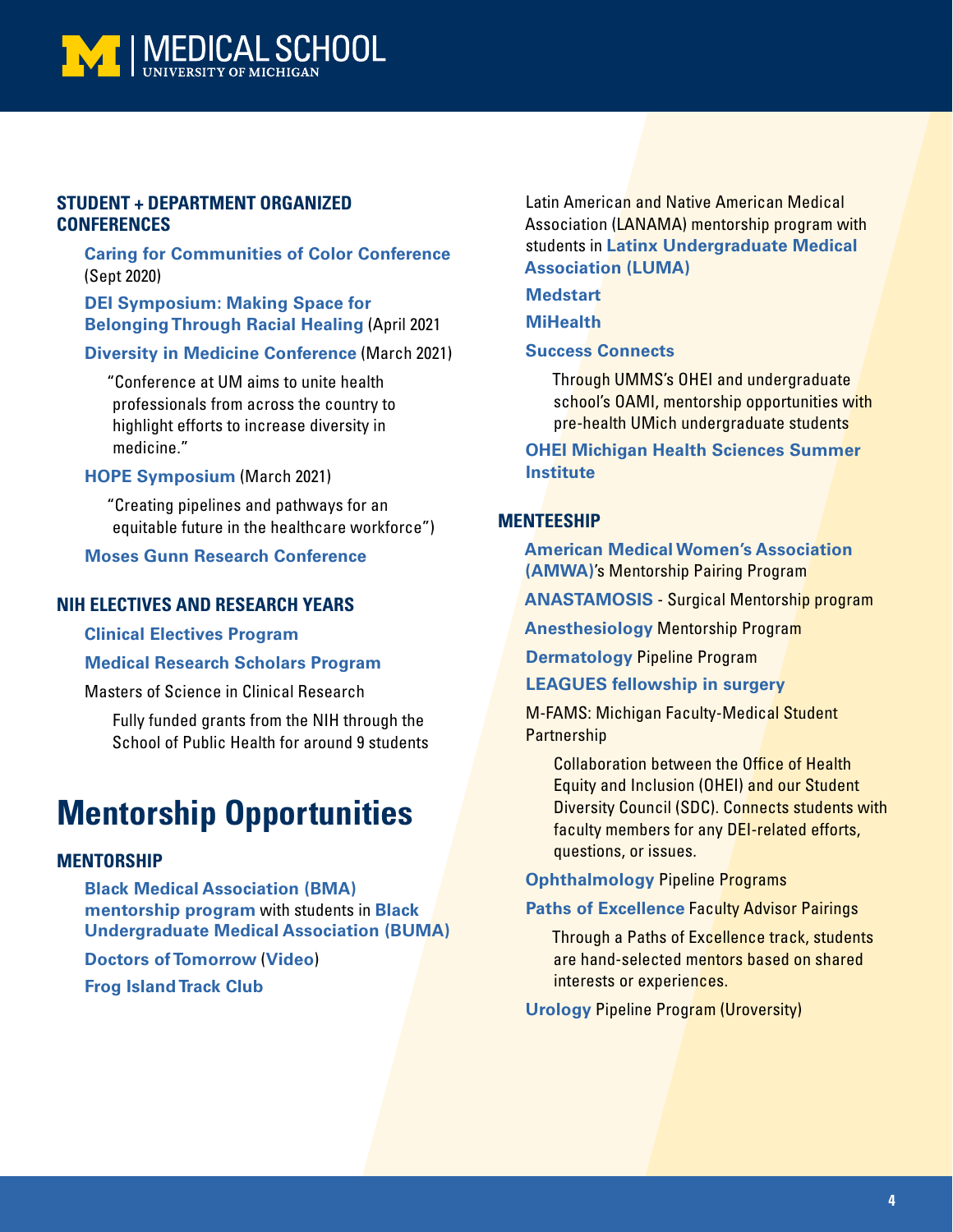

# **Department Specific Initiatives**

**[Anesthesiology](https://medicine.umich.edu/dept/anesthesiology/about-us/diversity-equity-inclusion) [Family Med](https://medicine.umich.edu/dept/family-medicine/about-us/diversity-equity-inclusion) [Internal Med](https://medicine.umich.edu/dept/intmed/diversity-equity-well-being) [OB/GYN](https://medicine.umich.edu/dept/obgyn/about-us/diversity-equity-inclusion) [Transgender Healthcare Curriculum](https://medicine.umich.edu/dept/obgyn/education/continuing-medical-education-cme/transgender-healthcare-curriculum) [Incarceration & Health Justice Series](https://medicine.umich.edu/dept/obstetrics-gynecology/events/202102/incarceration-health-lecture-reproductive-health-justice) [Ophthalmology](https://medicine.umich.edu/dept/ophthalmology/about-department/diversity-equity-inclusion-initiative) [Psychiatry](https://medicine.umich.edu/dept/psychiatry/diversity-equity-inclusion) [Surgery](https://medicine.umich.edu/dept/surgery/michigan-promise/our-initiatives/outreach-initiatives) [Urology](https://medicine.umich.edu/dept/urology/education/residency/diversity-equity-inclusion)**

# **Student Identity Groups**

**[Black Medical Association \(BMA\)](https://medicine.umich.edu/medschool/student-groups/black-medical-association-bma) [Doctors of Tomorow \(DOT\)](https://doctorsoftomorrow.med.umich.edu/) [First in Family](https://medicine.umich.edu/medschool/student-groups/first-family) (First Gen/Low Income) [Latin American and Native American Medical](https://medicine.umich.edu/medschool/student-groups/latin-american-native-american-medical-association-lanama)  [Association \(LANAMA\)](https://medicine.umich.edu/medschool/student-groups/latin-american-native-american-medical-association-lanama) [MDisability](https://medicine.umich.edu/dept/family-medicine/programs/mdisability)** - Medical Students for Disability Health & Advocacy (MSDHA), new group without a website **[Medical Students of Middle-Eastern Descent](https://medicine.umich.edu/medschool/student-groups/medical-students-middle-eastern-descent-msmd)  [\(MSMD\)](https://medicine.umich.edu/medschool/student-groups/medical-students-middle-eastern-descent-msmd)**: **[Muslim Medical Students Association \(MMSA\)](https://medicine.umich.edu/medschool/student-groups/muslim-medical-students-association-mmsa) [OutMD](https://medicine.umich.edu/medschool/student-groups/outmd) [Parenting Village](https://goblueguide.medicine.umich.edu/ann-arbor/partners-families)**, or **[here](https://medicine.umich.edu/medschool/education/md-program/our-community/students-faculty/students-families) [South Asian Medical Student Association](https://medicine.umich.edu/medschool/student-groups/south-asian-medical-student-association-samosa)  [\(SAMoSA\)](https://medicine.umich.edu/medschool/student-groups/south-asian-medical-student-association-samosa) [United Asian American Medical Student](https://medicine.umich.edu/medschool/student-groups/united-asian-american-medical-student-association-uaamsa)  [Association \(UAAMSA\)](https://medicine.umich.edu/medschool/student-groups/united-asian-american-medical-student-association-uaamsa)**

**[Winding Roads](https://medicine.umich.edu/medschool/student-groups/winding-roads)** (Non-Traditional)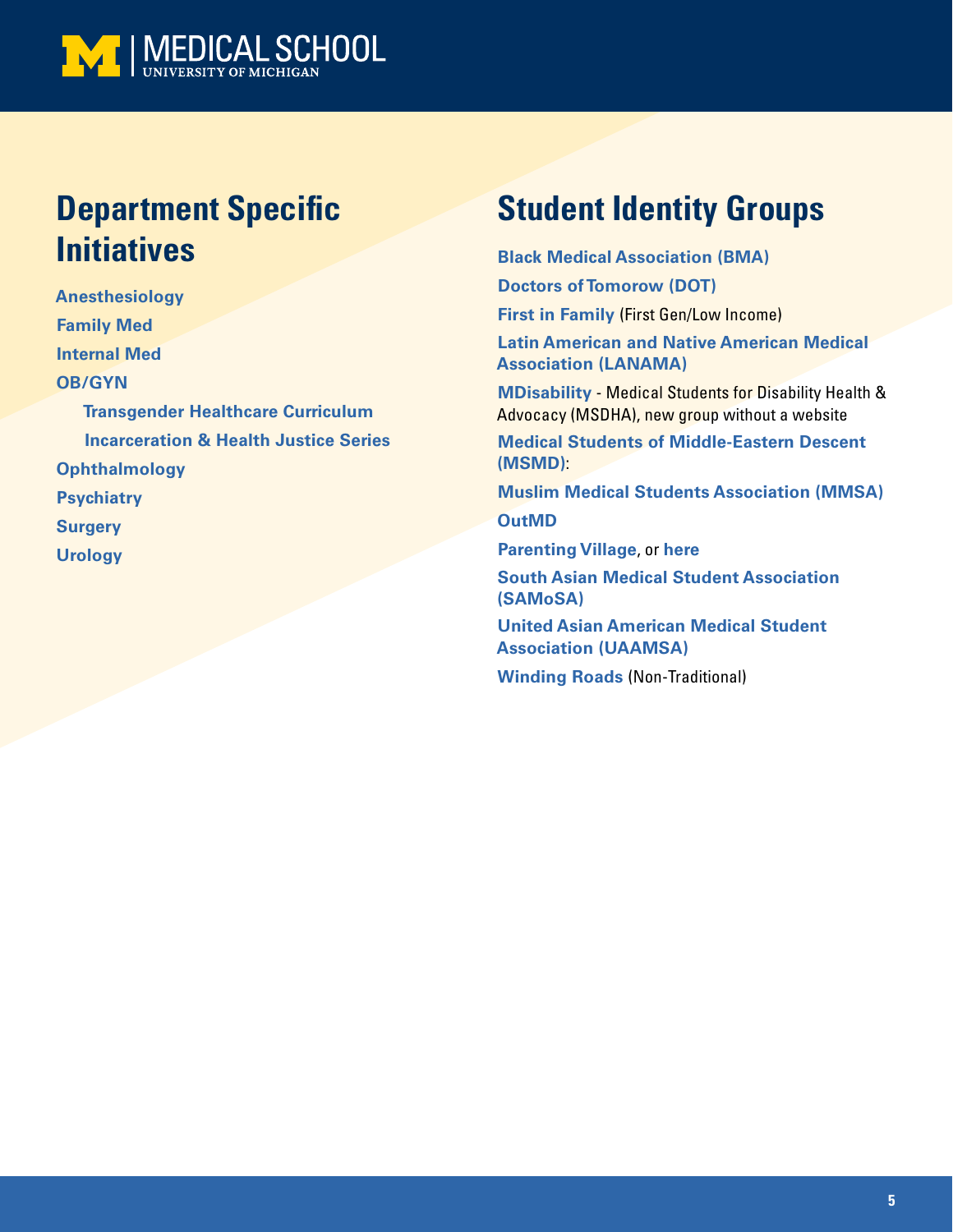

# **Curriculum Opportunities**

### **SCIENTIFIC TRUNK - REQUIRED**

**Race, Identity, and Privilege Workshop** during Launch week

**Doctoring sessions** (education & small group discussions)

Social & structural determinants of health

Immigration healthcare & working with an interpreter

LGBTQ+ healthcare

Caring for people with disabilities

Caring for geriatric patients

Moving from awareness of structural racism to action

Intimate partner violence

### **Patient panels**

Weight management & obesity bias

Patients with psychiatric conditions

**Lectures** (representative, not inclusive)

Society, Food, and Public health (Jessie Marshall, MD, MPH)

Proper terminology relating to transgenderidentifying persons (Jill Cherry-Bukewoic, MD)

Historical Implications of Using Glomerular Filtration Rate (Laura Mariani, MD, MSCE)

Racial and Socioeconomic Factors on Maternal Health (Versha Pleasant MD, MPH)

Counseling people about weight (Kendrin Sonneville, RD)

Late Life Psych/Ageism (Mary Blazek, MD, MEHP)

Stress and Depression During Medical Training (Sarah Mohuiddin, MD)

Psychiatric Disorders of the Peripartum Period (Juan Francisco-Lopez, MD)

### **Courses and Training**

Improving Health Systems:

Health Systems Science Sessions (team-based learning)

Ethics and impact of bias, using Tuskegee experiment as an example

Health disparities in the US, implicit biases, health inequities

Understanding costs associated with healthcare

Interprofessional Education Site Visits

All M1s have a required site visit to a community organization supporting under resourced individuals in the Spring

### **CLINICAL TRUNK & BRANCHES - REQUIRED**

**Doctoring sessions** (education & small group discussion)

Veteran's healthcare

- Spirituality & healthcare
- Transgender healthcare

Substance use

### **Courses and Training**

Community agency site visit & debrief (as part of Family Medicine clerkship)

History of Racism in Medicine course

Implicit bias, microaggression, and allyship training as part of required residency preparation course